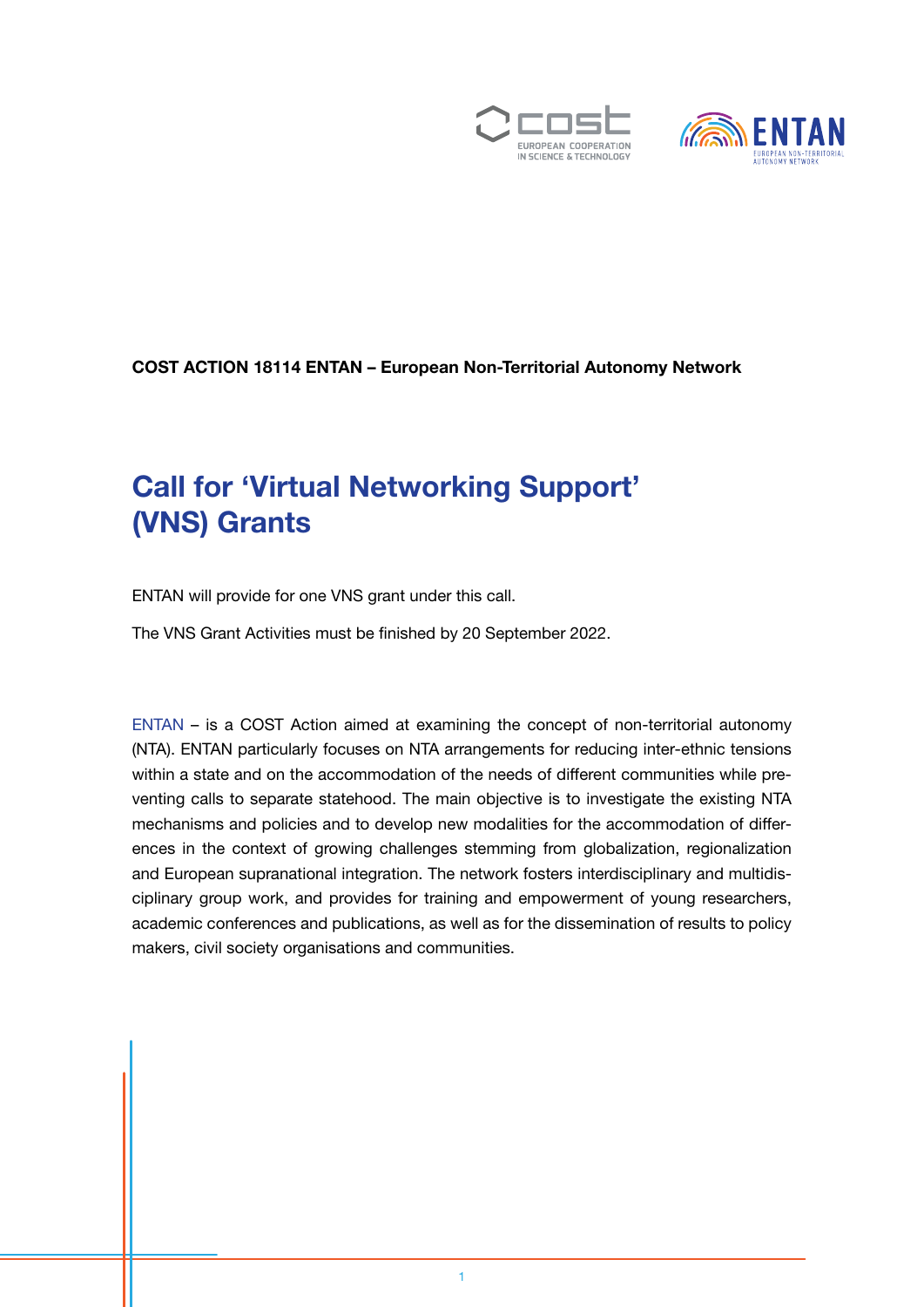# PURPOSE OF THE VNS GRANT:

The Virtual Networking Support Grant (VNS) aims at promoting virtual collaboration to compliment traditional ways of collaboration within the research and innovation communities. This grant intends to stimulate virtual collaboration among the members of ENTAN.

The successful applicant will be selected by the Grants Awarding Committee (GAC) of ENTAN to promote virtual collaboration, such as developing a virtual networking strategy for the Action, taking overall responsibility for virtual mobility grants and supporting the Action in the discussions and planning of virtual events and collaboration activities.



### FINANCIAL SUPPORT:

Funding rules are described in detail in [COST Annotated Rules](https://www.cost.eu/uploads/2022/02/COST-094-21-Annotated-Rules-for-COST-Actions-Level-C-2022-02-15.pdf).

1. Up to a maximum of EUR 4000 in total can be afforded to the successful applicant as a fixed grant that contributes to the overall expenses incurred during the VNS.

### DEADLINE: 20 June 2022 Apply by following the instructions below.

#### **ELIGIBILITY**

In order to apply for a VNS grant you must be an Action participant with a primary affiliation to an institution located in a COST Full or Cooperating member country or MC Observer from a COST Near Neighbor Country.

The VNS grantee shall make their own arrangements for all provisions related to personal security, taxation, pension matters, health and social security. The VNS grantee must also ensure that they have the required technical material/equipment and infrastructure to carryout the activities proposed in their application.

#### APPLICATION PROCEDURE:

To apply:

- 1. Applicants must have an e-COST profile and submit their VM application online at the following web address: [https://e-services.cost.eu](https://e-services.cost.eu/user/login) by selecting "Grant Applications > Apply for a new Grant > Virtual Networking Support grant"
- 2. Applicants should download the VNS grant application template, fill out all parts, and upload it in the e-COST along with: a/ proposed Action's Strategy on Virtual Networking, and b/ CV which includes a list of relevant publications (max. 3 pages).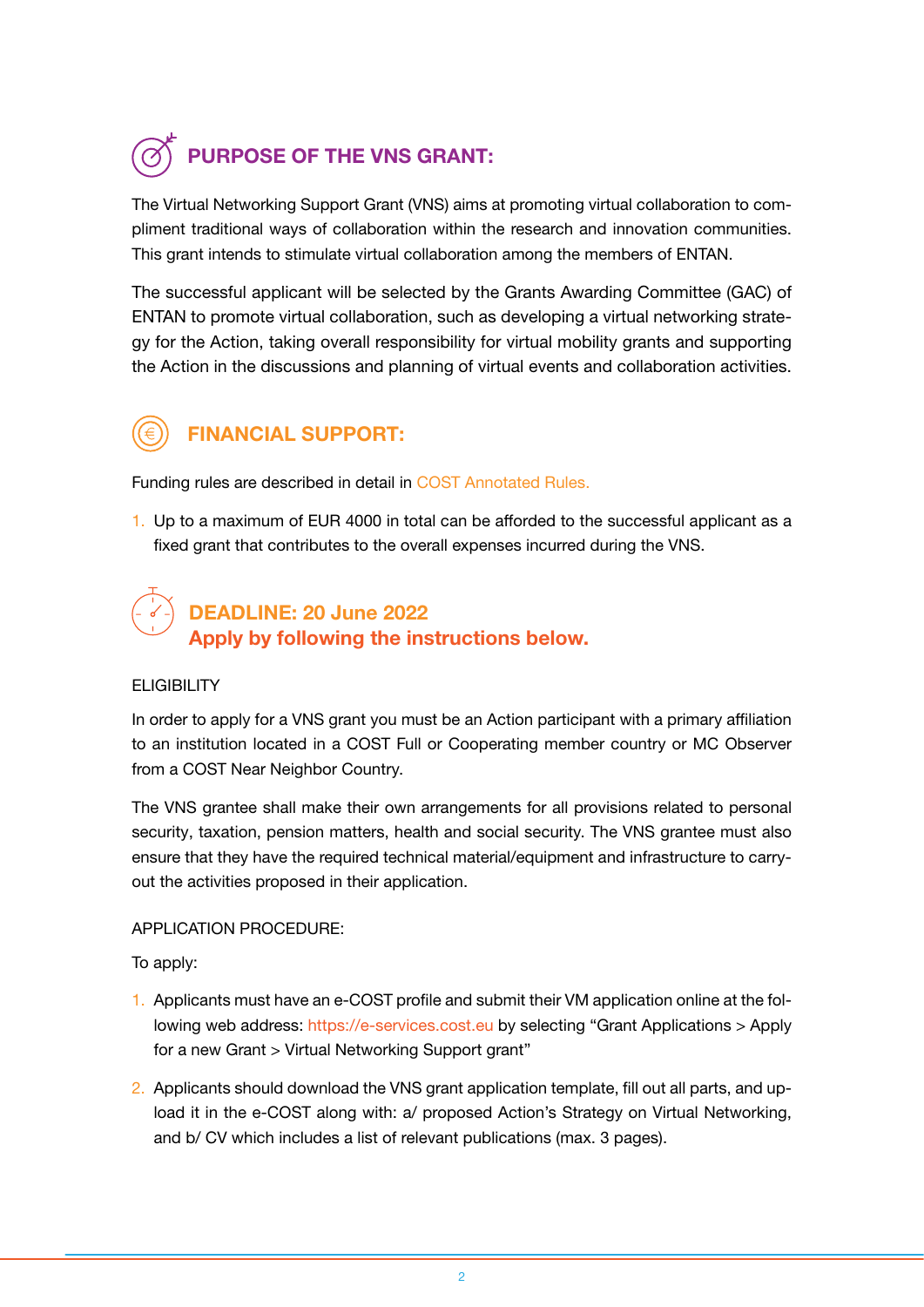3. In addition to online submission in the e-COST, the applicants are required to send their VNS grant application form submitted to e-COST (pdf) and their CV to Prof. Dr. Noemia Bessa Vilela, Coordinator of the Grants Awarding Committee (GAC) of ENTAN, at nbessavilela@gmail.com.

## EVALUATION:

The applications will be assessed by the Grants Awarding Committee of ENTAN and the successful applicant will be notified within three weeks from submitting the application. The committee will evaluate each application according to the quality and relevance of the application, in particular the proposed Action's strategy on virtual networking, as well as the budget, possible contribution that the proposed VNS will make toward the scientific objectives of ENTAN (as outlined in the Action's Memorandum of Understanding - [MoU](https://www.cost.eu/actions/CA18114/)) and individual candidate's career.

Priority will be given to a VNS applicant who will propose a VN Strategy and virtual support for the realisation of the Action's priority target activities in the upcoming period, e.g.:

- 1. Collaborative work to develop an NTA stakeholder database
- 2. Collaborative work to develop an interactive map of Europe with links to NTA organisations
- 3. Collaborative work to develop a glossary of NTA terms
- 4. Production of podcasts, including lectures and interviews with NTA stakeholders
- 5. Production of NTA country specific or topical policy papers, recommendations or briefs
- 6. Development of short policy statements on specific NTA issues to spur debate
- 7. Contact and organise webinars and other NTA related events with MEPs, national and/ or local policy makers, minority leaders and experts
- 8. Disseminate ENTAN publications and other results to EU institutions, including the Commission and the Parliament
- 9. Involve younger generations via Twitter and short surveys
- 10. Develop virtual exhibitions on NTA cases